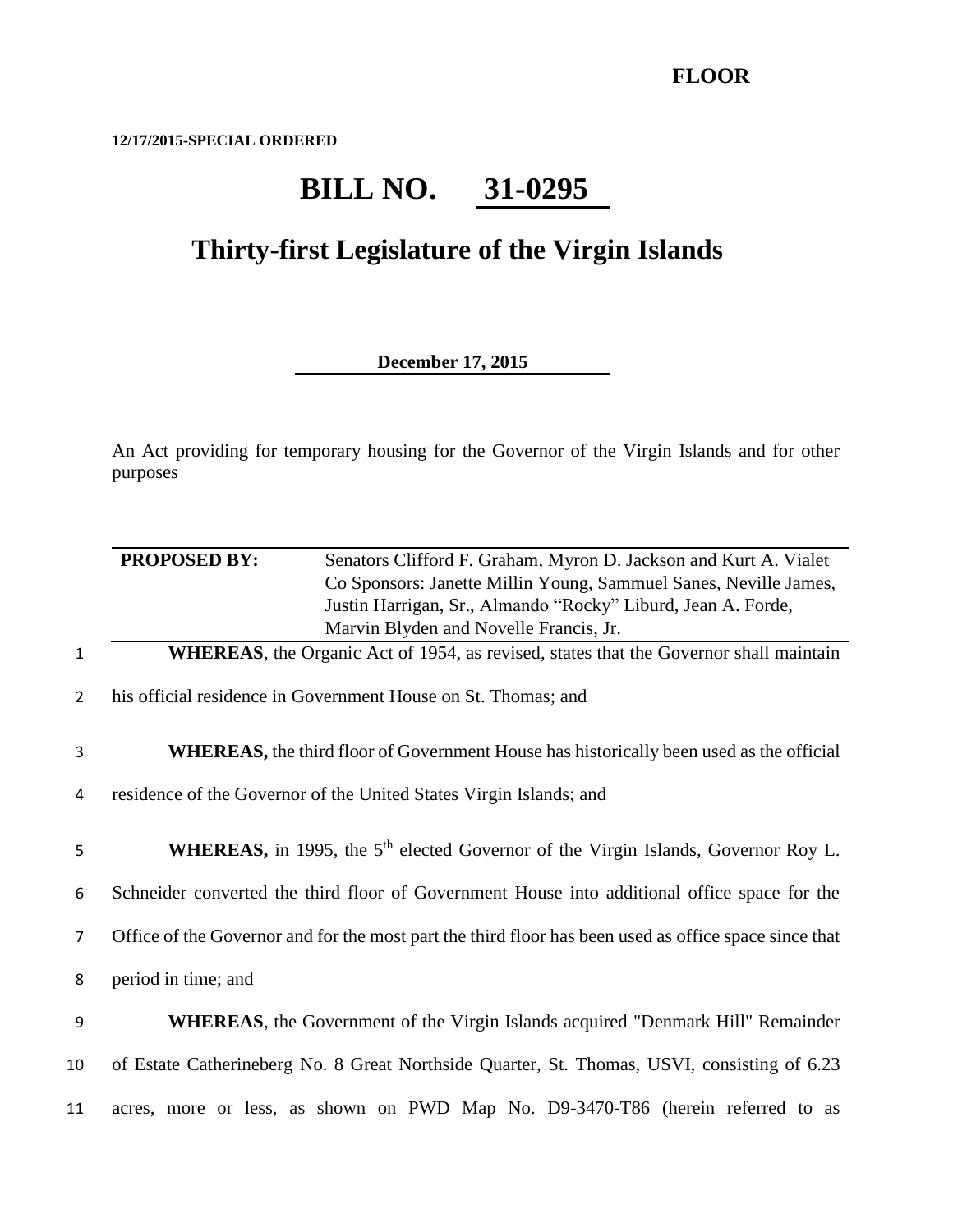| $\overline{2}$ | Denmark and placed this property under the ownership of the West Indian Company; and                      |
|----------------|-----------------------------------------------------------------------------------------------------------|
| 3              | <b>WHEREAS</b> , the West Indian Company-owned Catherineberg property contains structures                 |
| 4              | that were used as the residence of the former Directors of the West Indian Company prior to the           |
| 5              | acquisition of the property by the Government of the Virgin Islands in 1993; and                          |
| 6              | <b>WHEREAS</b> , the West Indian Company has leased this property to the Government of the                |
| 7              | Virgin Islands for a nominal fee of \$1.00 per year since the acquisition for the purpose of housing      |
| 8              | the Governor of the Virgin Islands; and                                                                   |
| 9              | <b>WHEREAS</b> , the West Indian Company is exempt from the payment of property taxes but                 |
| 10             | in lieu thereof is assessed a Payment In Lieu of Property Taxes (PILOT) in the amount of \$700,000        |
| 11             | annually; and                                                                                             |
| 12             | <b>WHEREAS</b> , the West Indian Company is several years behind in the payment of the                    |
| 13             | PILOT and owes the Government of the Virgin Islands \$5.9 million as of September 30, 2015;               |
| 14             | and                                                                                                       |
| 15             | WHEREAS, the 7 <sup>th</sup> elected Governor, John P. Dejongh, resided at his personal residence         |
| 16             | during the entire time of his tenure as Governor leaving Catherineberg unoccupied as a living             |
| 17             | quarters and as a result of this lack of use some build-up of mold in the residence rendering it          |
| 18             | uninhabitable and unusable at the moment; and                                                             |
| 19             | <b>WHEREAS, On January 5, 2015, Governor Kenneth Mapp was sworn in as the 8th elected</b>                 |
| 20             | Governor of the Virgin Islands; and                                                                       |
| 21             | <b>WHEREAS</b> , the 8 <sup>th</sup> elected Governor of the Virgin Islands has had to reside in a rented |
| 22             | property or hotel rooms while staying in the Capital, which is inconsistent with the mandate under        |
| 23             | the Organic Act of the Virgin Islands; Now, Therefore,                                                    |

"Catherineberg") as part of the transaction that purchased the West Indian Company Limited from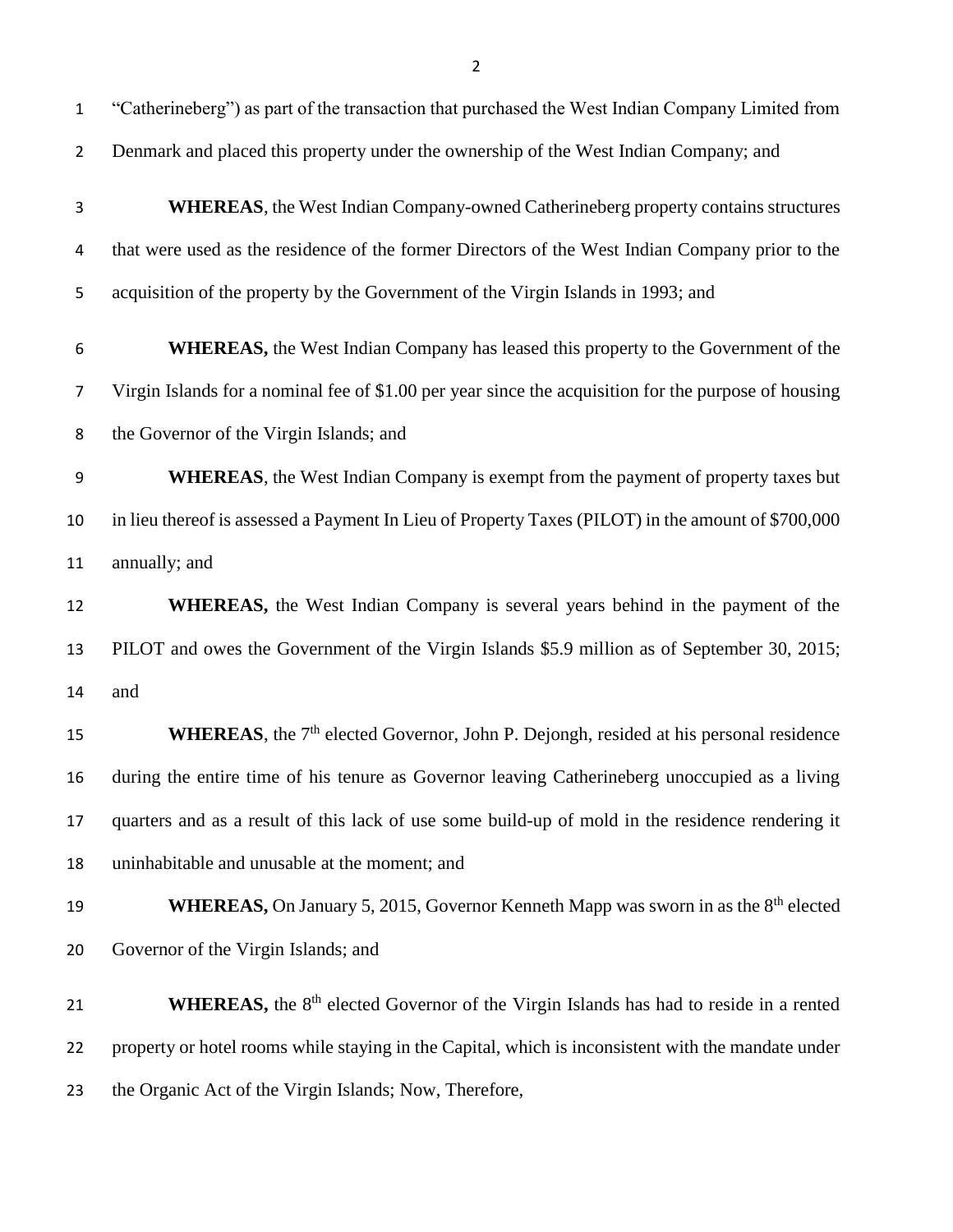*Be it enacted by the Legislature of the Virgin Islands:*

**SECTION 1.** (a) To resolve the ongoing effort to find suitable housing for the Governor of the Virgin Islands, the Government of the Virgin Islands, acting through the West Indian Company shall negotiate with the owner of Parcels No. 21, 22, 23 and 24 Dronningen's Gade, St. Thomas, Virgin Islands to acquire such property for no more than the average appraised value of three recent independent appraisals.

- (b) In the interim while negotiations and closing documents are being prepared, the Government of the Virgin Islands acting through the West Indian Company may lease Parcels No. 21, 22, 23 and 24 Dronningen's Gade, St. Thomas, VI for no more than \$8,000.00 per month providing that such lease payments shall be credited towards the acquisition of such property.
- (c) The Government of the Virgin Islands working with the West Indian Company shall conduct a security review of Parcels No. 21, 22, 23 and 24 Dronningen's Gade, St. Thomas, VI, and develop a scope of work to enhance the security requirement of such parcels.
- (d) The West Indian Company shall pay the cost of acquisition of Parcels No. 21, 22, 23 and 24 Dronningen's Gade, St. Thomas, VI and the security enhancement and deduct any amount spent from the Payment in Lieu of Property Taxes owed to the Government of the Virgin Islands.

 **SECTION 2.** The Government of the Virgin Islands shall prepare the necessary documents to combine and incorporate Parcels No. 21, 22, 23 and 24 Dronningen's Gade, St. Thomas, VI into Parcel No. 21 & 22 Kongen's Gade.

 **SECTION 3.** All cost of maintenance and upkeep of Parcels No. 21, 22, 23 and 24 Dronningen's Gade, St. Thomas, VI must be borne by the Government of the Virgin Islands.